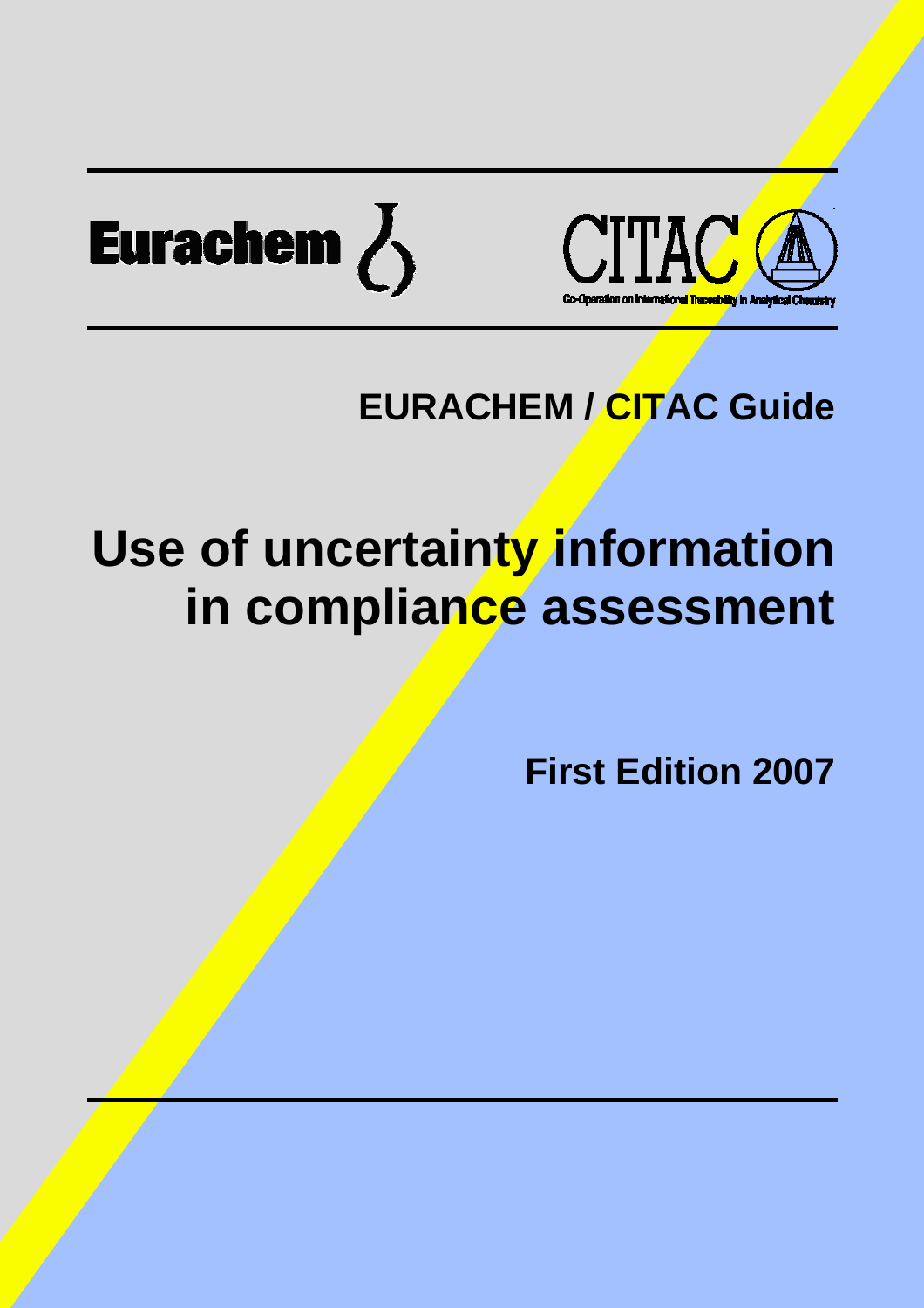



# **EURACHEM/CITAC Guide: Use of uncertainty information in compliance assessment**

First edition 2007

#### **Editors**

S L R Ellison (LGC, UK) A Williams (UK)

#### **Composition of the Working Group**

#### *EURACHEM Members*

| A Williams <i>Chairman</i> | UK                                             |
|----------------------------|------------------------------------------------|
| S Ellison Secretary        | LGC, Teddington, UK                            |
| A Chow Hong-Jiun           | <b>Shell Global Solutions International BV</b> |
| P Gowik                    | <b>BVL, Germany</b>                            |
| W Haesselbarth             | <b>BAM Germany</b>                             |
| R Kaarls                   | Nmi, The Netherlands                           |
| R Kaus                     | Germany                                        |
| B Magnusson                | SP, Sweden                                     |
| P Robouch                  | <b>IRMM, EU</b>                                |
| M Roesslein                | <b>EMPA, Switzerland</b>                       |
| M Walsh                    | Ireland                                        |
| W Wegscheider              | University of Leoben, Austria                  |
| R Wood                     | Food Standards Agency, UK                      |

#### *CITAC Members*

| l Kuselman |  |
|------------|--|
| M Salit    |  |
|            |  |

*INPL, Israel* **National Institute of Standards and Technology** *USA* A Squirrell *NATA, Australia*

#### **Acknowledgements**

This document has been produced primarily by a joint EURACHEM/CITAC Working Group with the composition shown (right). The editors are grateful to all these individuals and organisations and to others who have contributed comments, advice and assistance.

Production of this Guide was in part supported under contract with the UK Department of Trade and Industry as part of the National Measurement System Valid Analytical Measurement (VAM) Programme.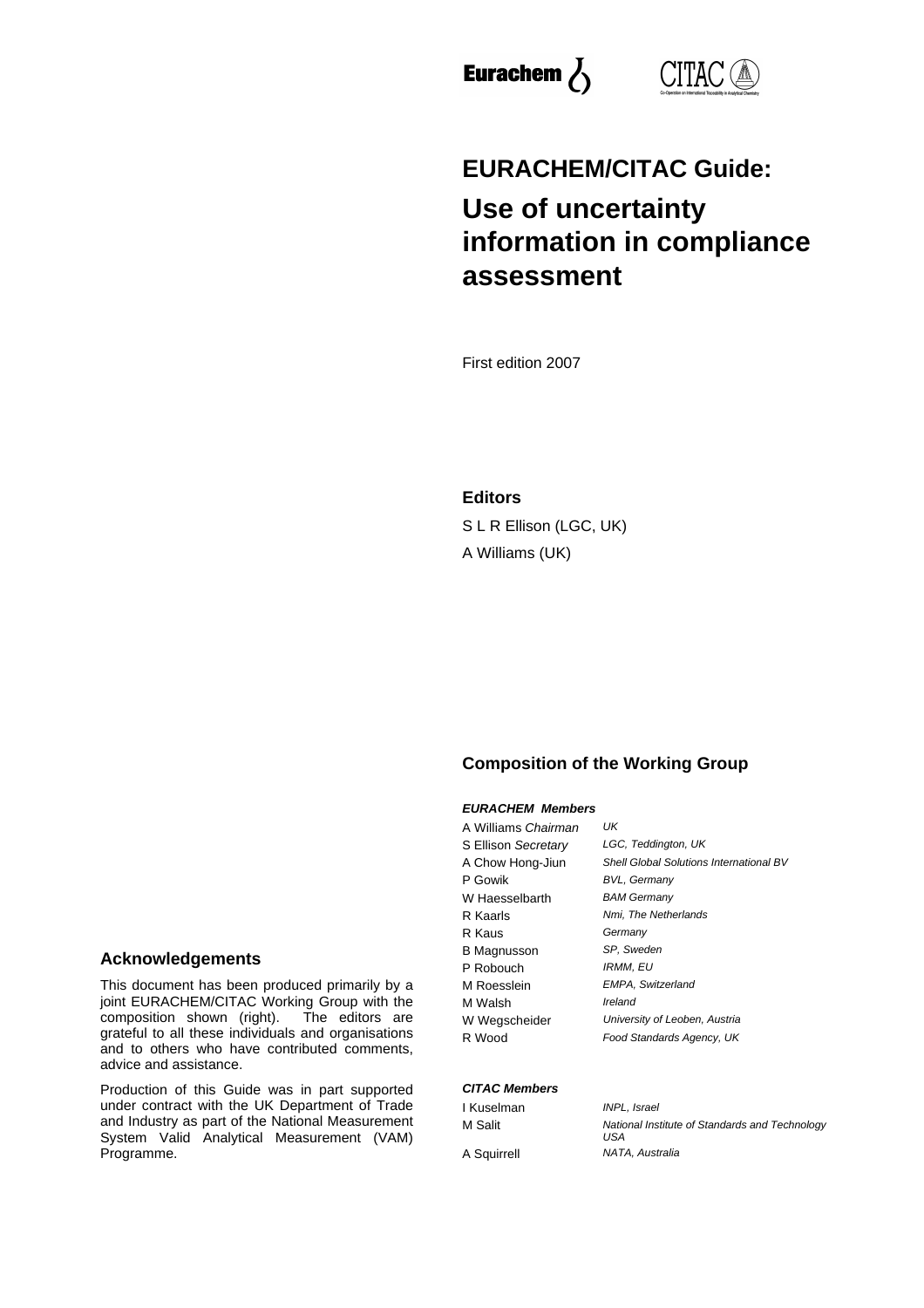# **CONTENTS**

| 1. Introduction                                    | $\mathbf{1}$   |
|----------------------------------------------------|----------------|
| 2. Scope                                           | $\mathbf 1$    |
| 3. Definitions                                     | $\overline{2}$ |
| 4. Decision rules and Acceptance zones             | $\overline{2}$ |
| 5. Choosing Acceptance and Rejection Zone limits   | 5              |
| 6. Specifying an acceptable value for u            | 5              |
| 7. Recommendations                                 | 6              |
| 8. References                                      | $\overline{7}$ |
| Appendix A. Determining the size of the Guard Band | 8              |
| Appendix B. Examples                               | 13             |
| <b>Appendix C: Definitions</b>                     | 14             |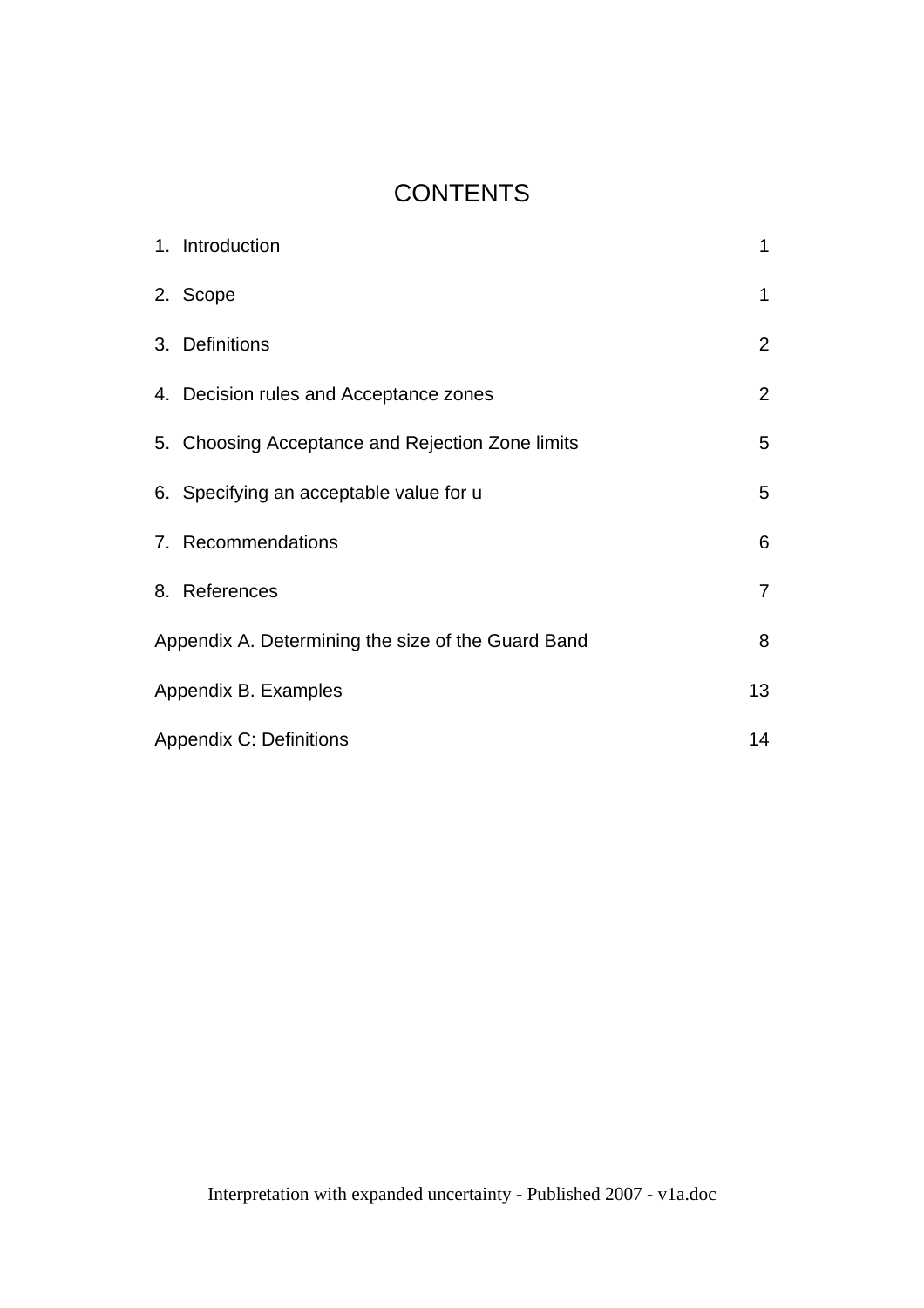# **Use of uncertainty information in compliance assessment**

# **1. Introduction**

In order to utilise a result to decide whether it indicates compliance or non-compliance with a specification, it is necessary to take into account the measurement uncertainty. Figure 1 shows typical scenarios arising when measurement results, for example on the concentration of analyte, are used to assess compliance with an upper specification limit. The vertical lines show the expanded uncertainty  $\pm U$  on each result and the associated curve indicates the inferred probability density function for the value of the measurand, showing that there is a larger probability of the value of the measurand lying near the centre of the expanded uncertainty interval than near the ends. Cases i) and iv) are reasonably clear; the measurement results and their uncertainties provide good evidence that the value of the measurand is well above or well below the limit, respectively. In case (ii), however, there is a high probability that the value of the measurand is above the limit, but the limit is nonetheless within the expanded uncertainty interval. Depending on the circumstances, and particularly on the risks associated with making a wrong decision, the probability of an incorrect decision may be or may not be sufficiently small to justify a decision of non-compliance. Similarly, in case (iii) the probability that the value of the measurand is below the limit may or may not be sufficient to take the result to justify compliance. Without further information, which has to be based on the risks associated with making a wrong decision, it is not possible to use these two results to make a decision on compliance.

Some guidance is already available on such issues, but it is usually limited to advice to consult with the client and/or regulator as to the appropriate action to take in cases such as ii) and iii). This document provides additional guidance on setting appropriate criteria for unambiguous decisions on compliance given results with associated uncertainty information. Since a great deal of work on compliance assessment has been carried out in other areas, particularly for the testing of electrical and mechanical products, this document follows the principles outlined in existing guidance for electronics and engineering measurement, particularly that set out in ASME  $\text{B}89.7.3.1 - 2001^1$ .

# **2. Scope**

This guide is applicable to decisions on compliance with regulatory or manufacturing limits where a decision is made on the basis of a measurement result accompanied by information on the uncertainty associated with the result. It covers cases where the uncertainty does not depend on the value of the measurand, and cases where the uncertainty is proportional to the value of the measurand.

This guide assumes that the uncertainty has been evaluated by an appropriate method that takes all relevant contributions into account. Guidance on appropriate methods of evaluating uncertainty is provided by the Eurachem<sup>2</sup> and  $ISO<sup>3</sup>$  guides on the subject.

When the decision on compliance is applied to all the tested lot or batch of a substance or material, the contribution to measurement uncertainty arising from the sampling could be important. This guide assumes that where the measurand implies a sampling requirement, the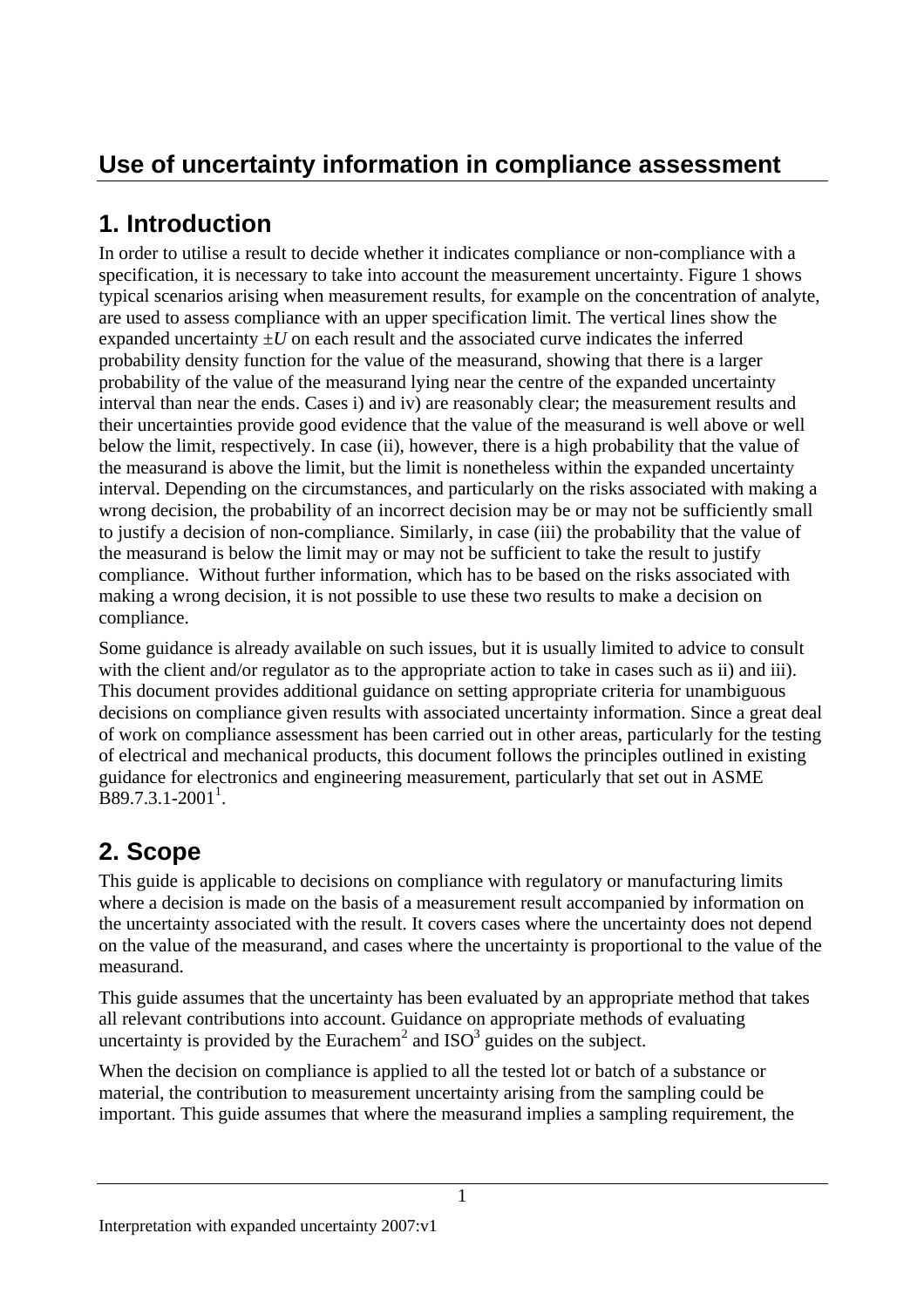uncertainty includes components arising from sampling. Further guidance on uncertainty in sampling is given in a related Guide. $4$ 

This document does not consider cases involving decisions based on multiple measurands.



**Figure 1 Assessment of Compliance with an Upper Limit**

### **3. Definitions**

Terms used in this guide generally follow those of the International Vocabulary of Basic and General Terms in Metrology<sup>5</sup> ("the VIM") and the ISO/IEC Guide to the Expression of Uncertainty in Measurement<sup>3</sup> ("the GUM"). Additional terms are taken from ASME B89.7.3.1- $2001<sup>1</sup>$  A summary of the most important definitions used in this document is provided in Appendix C.

## **4. Decision rules and Acceptance zones**

The key to the assessment of compliance is the concept of "Decision rules". These rules give a prescription for the acceptance or rejection of a product based on the measurement result, its uncertainty and the specification limit or limits, taking into account the acceptable level of the probability of making a wrong decision. On the basis of the Decision rules, an "Acceptance zone" and a "Rejection zone" are determined, such that if the measurement result lies in the acceptance zone the product is declared compliant and if in the rejection zone it is declared noncompliant.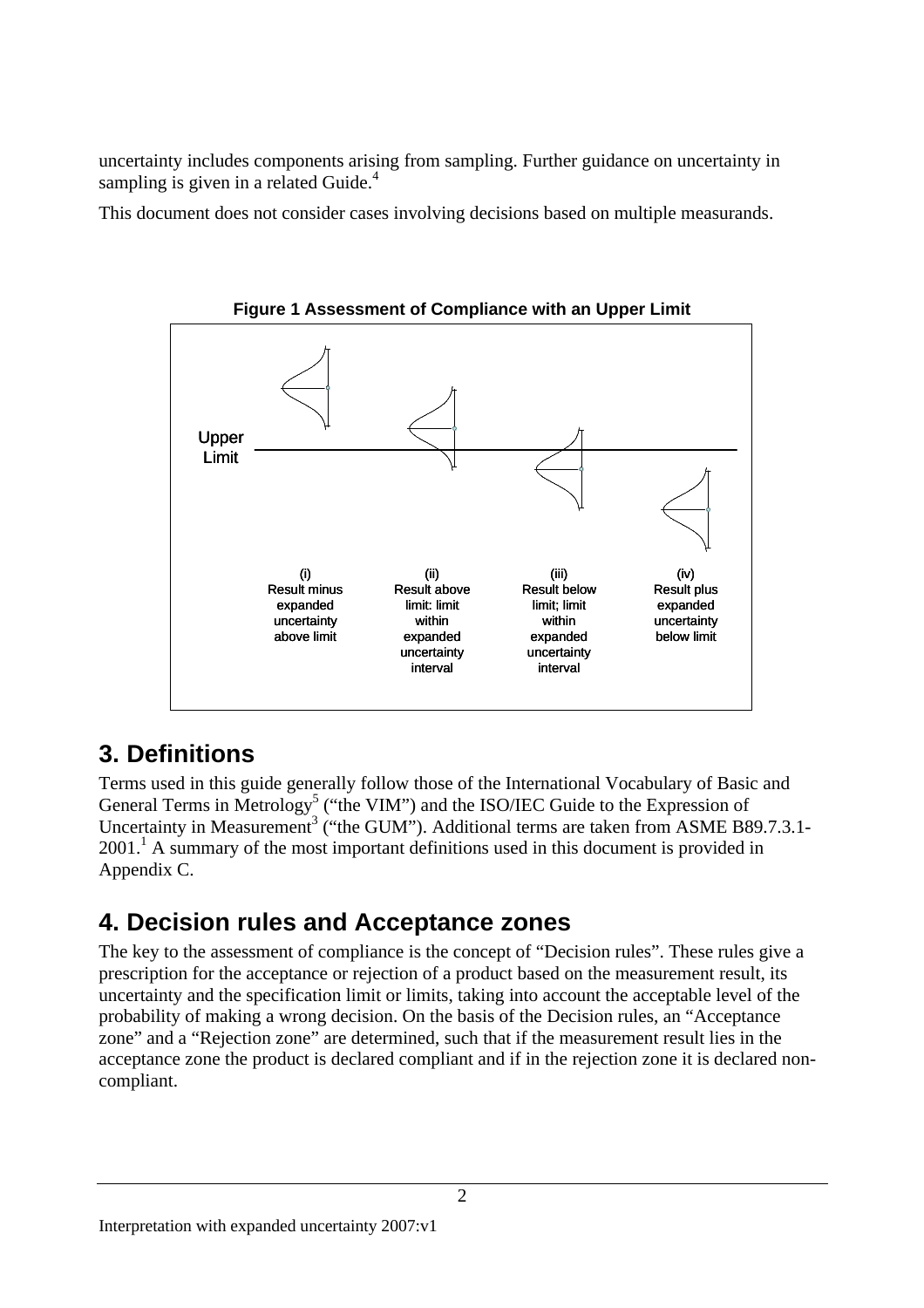A decision rule that is currently widely used is that a result implies non compliance with an upper limit if the measured value exceeds the limit by the expanded uncertainty. With this decision rule, then only case (i) in figure 1 would imply non compliance.

Another very simple decision rule is that a result equal to or above the upper limit implies noncompliance and a result below the limit implies compliance, provided that uncertainty is below a specified value. This is normally used where the uncertainty is so small compared with the limit that the risk of making a wrong decision is acceptable. To use such a rule without specifying the maximum permitted value of the uncertainty would mean that the probability of making a wrong decision would not be known.

In general the decision rules may be more complicated. They may include, for example, that for cases (ii) and (iii) in Figure 1, additional measurement(s) should be made, or that manufactured product be compared with an alternative specification to decide on possible sale at a different price. The basic requirements for deciding whether or not to accept the test item are the same, that is:

- 1. A specification giving upper and/or lower permitted limits of the characteristics (measurands) being controlled.
- 2. A decision rule that describes how the measurement uncertainty will be taken into account with regard to accepting or rejecting a product according to its specification and the result of a measurement.
- 3. The limit(s) of the acceptance or rejection zone (i.e. the range of results), derived from the decision rule, which leads to acceptance or rejection when the measurement result is within the appropriate zone.

The relevant product specification or regulation should ideally contain the decision rules. Where this is not the case then they should be drawn up as part of the definition of the analytical requirement (i.e. during contract review). When reporting on compliance, the decision rules that were used should always be made clear.

A decision rule should have a well documented method of determining the location of acceptance and rejection zones, ideally including the minimum acceptable level of the probability that the value of the measurand lies within the specification limits. The rule may also give the procedure for dealing with repeated measurements and outliers. The determination of the acceptance/rejection zone will normally be carried by the laboratory based on the decision rule and the information available about the uncertainty in their own measurement result.

An example of such a decision rule is that given for implementing Directive  $96/23/EC$ ,  $6$  viz.

- 1. The result of an analysis shall be considered non-compliant if the decision limit of the confirmatory method for the analyte is exceeded.
- 2. If a permitted limit has been established for a substance, the decision limit is the concentration above which it can be decided with a statistical certainty of  $1 - \alpha$  that the permitted limit has been truly exceeded.
- 3. If no permitted limit has been established for a substance, the decision limit is the lowest concentration level at which a method can discriminate with a statistical certainty of  $1 - \alpha$  that the particular analyte is present.
- 4. For substances listed in Group A of Annex I to Directive  $96/23/EC$ , the  $\alpha$  error shall be 1 % or lower. For all other substances, the  $\alpha$  error shall be 5 % or lower.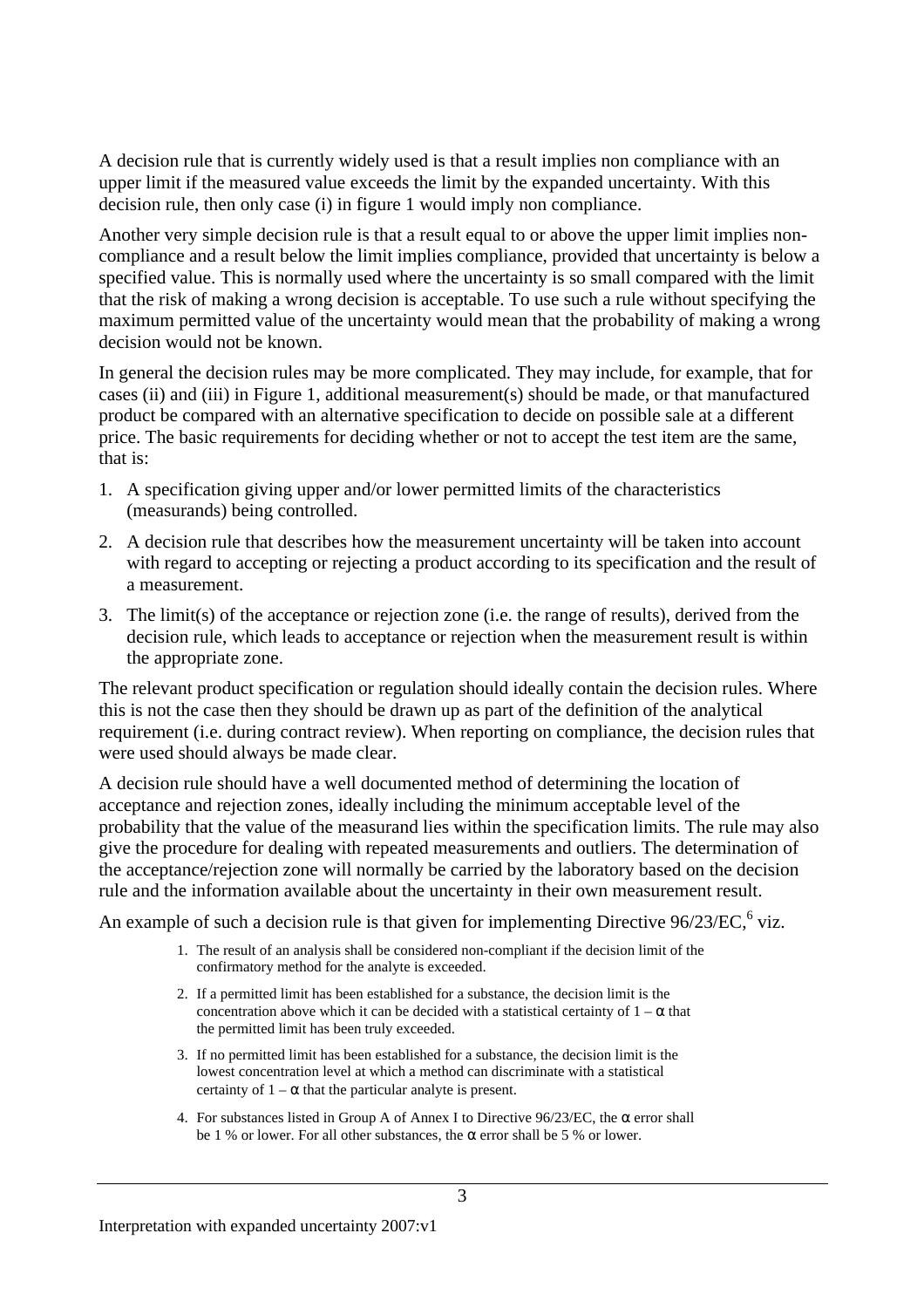This is a decision rule for non-compliance or rejection with low probability of false rejection (high confidence of correct rejection). From this decision rule a rejection zone can be defined as shown in Figure 2a). The start of the rejection zone is at the specification limit *L* plus an amount *g* (called the Guard band\* ). The value of *g* in Figure 2a) is chosen so that for a measurement result greater than or equal to  $L + g$  the probability of false rejection is less than or equal to  $\alpha$ ; that is, if the result is in the rejection zone, the rule gives a low probability that the permitted limit has not actually been exceeded. In Figure 2b), *g* has been chosen to provide low risk of false acceptance.

In general, *g* will be a multiple of the standard uncertainty *u*. For the case where the distribution of the likely values of the measurand is approximately normal, a value of 1.64*u* will give a probability of  $\alpha$  of 5% and a value of 2.33*u* implies a probability  $\alpha$  of 1%. An example from analytical measurements is the use of  $CC\alpha$  as described in Commission Decision 2002/657/EC.<sup>7</sup> CC $\alpha$  is the lowest *measured* concentration at which it is certain, with a given probability, that the *true* concentration is above the permitted level. Thus CCα is a *decision limit* and the risk that the true value is below the permitted limit is characterised by α. A typical value for  $\alpha$  is 5 % indicating that the probability of a false rejection is 5 %. CC $\alpha$  is equivalent to  $L + g$ .



**Figure 2: Acceptance and Rejection zones for an Upper Limit** Upper limit **a)**

The figure shows the relative positions of the acceptance and rejection zones for a) high confidence of correct rejection; b) high confidence of correct acceptance. The distance g is often called the 'guard band'.

 $\overline{a}$ 

<sup>\*</sup> There is a large amount of literature on compliance assessment, mainly on electrical and mechanical products, which uses the concept of guard bands. See reference 1 for information about some of this literature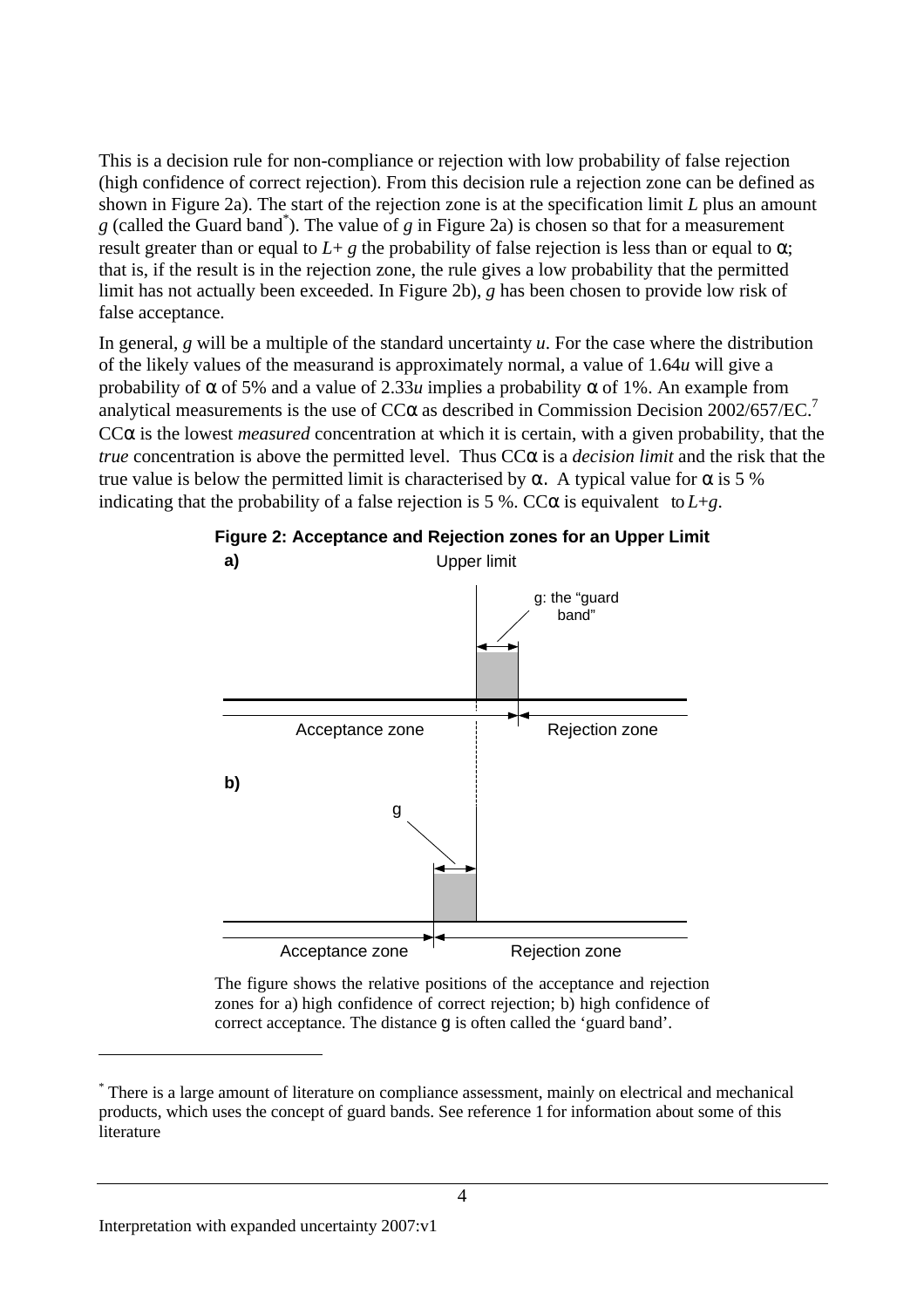In some cases a specification sets upper and lower limits, for example to control the composition. Figure 3 shows the acceptance and rejection zones for such a case, where the guard bands have been chosen so that for a sample that is in compliance there is a high probability that the measurand is within the specification limits.



#### **Figure 3: Acceptance and rejection zones for simultaneous Upper and Lower Limits**

The figure shows the relative positions of the specified limits and of the acceptance and rejection zones for low risk of false acceptance.

# **5. Choosing Acceptance and Rejection Zone limits**

The size of the guard band *g* depends upon the value of the uncertainty and is chosen to meet the requirements of the decision rule. For example if the decision rule states that for non-compliance, the observed value should be greater than the limit plus 2*u*, then the size of the guard band is 2*u*. If the decision rule states that for non-compliance that the probability *P* that the value of the measurand is greater than the limit L, should be at least 95%, then *g* is chosen so that for an observed value of  $L+g$ , the probability that the value of the measurand lies above the limit L is 95%. Similarly, if the decision rule is that there should be at be least a 95% probability that the value of the measurand is less than *L,* then *g* is chosen, so that for an observed value of *L*-*g,* the probability that the value of the measurand lies below the limit is 95%. In general the value of *g* will be a function of or a simple a multiple of *u* where *u* is the standard uncertainty. In some cases the decision rule may state the value of the multiple to be used. In others the guard band will depend upon the value of P required and the knowledge about the distribution of the likely values of the measurand. Some typical cases are described in Appendix A

# **6. Specifying an acceptable value for** *u*

The larger the value of *u* the larger is the proportion of the samples that will be judged incorrectly. The smaller the value of  $u$ , in general, the higher will be the cost of analysis. Thus, ideally *u* should be chosen to minimise the costs of analysis plus the costs of the decisions. However the information needed to do this is very rarely available. In some cases, where the specification sets upper and lower limits, the maximum permissible size of *u* is given as a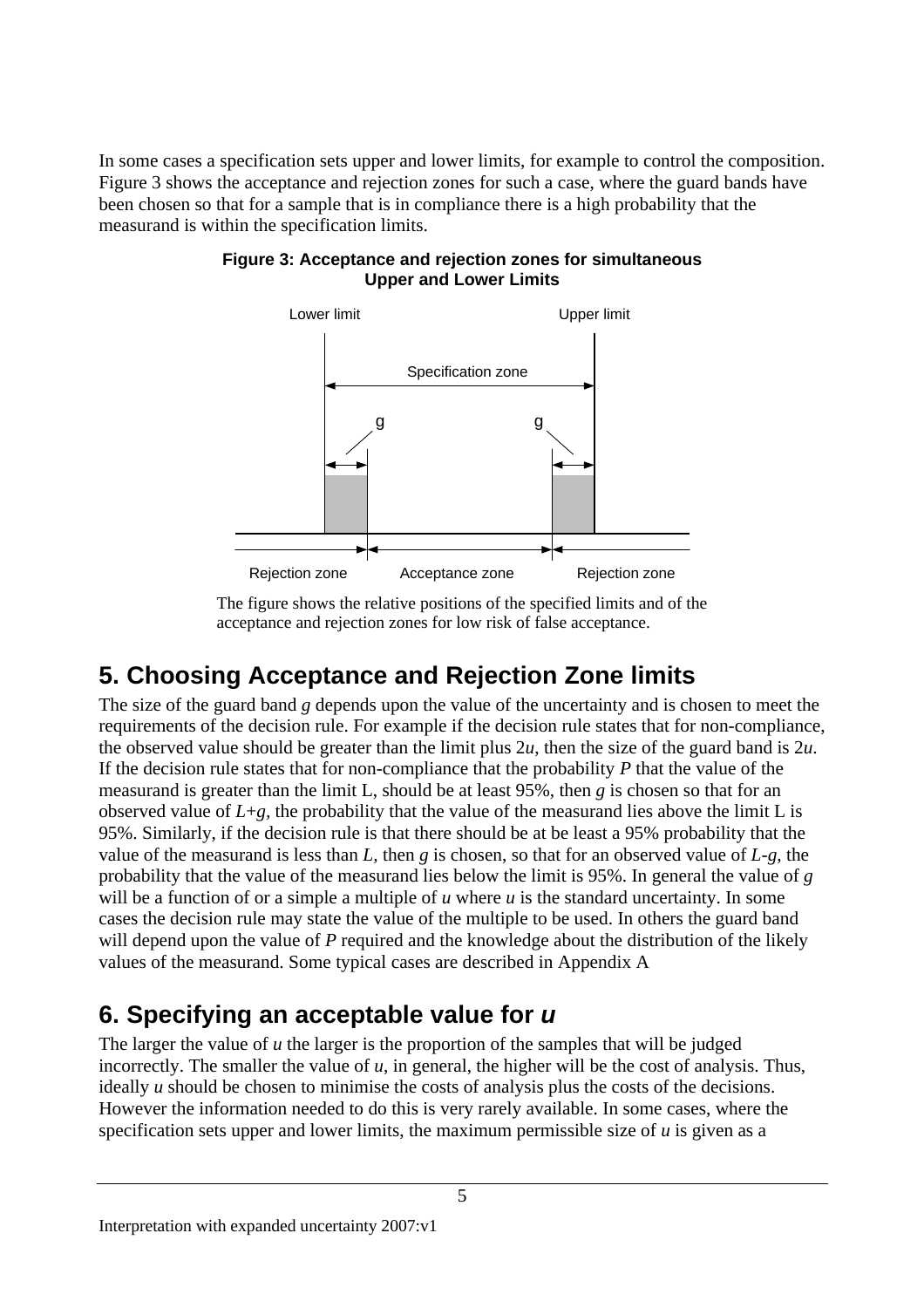fraction of the difference between these limits. For example, one such specification states that the expanded uncertainty should be no greater than one eighth of this difference.<sup>1</sup> A common approach is to carry out screening measurements using a relatively cheap method with a comparatively large uncertainty and follow this using a method with a small uncertainty for those samples for which the screening result does not lead to a clear decision. In all cases the maximum permissible size of the uncertainty should form part of the definition of the analytical requirement.

# **7. Recommendations**

- 1 In order to decide whether or not to accept/reject a product, given a result and its uncertainty, there should be
	- a) a specification giving the upper and/or lower permitted limits of the characteristics (measurands) being controlled

and

- b) a decision rule that describes how the measurement uncertainty will be taken into account with regard to accepting or rejecting a product according to its specification and the result of a measurement.
- 2 The decision rule should have a well-documented method of unambiguously determining the location of the acceptance and rejection zones, ideally stating or using the minimum acceptable level of the probability that the measurand lies within the specification limits. It should also give the procedure for dealing with repeated measurements and outliers.
- 3 Utilising the decision rule the size of the acceptance or rejection zone may be determined by means of appropriate guard bands. The size of the guard band is calculated from the value of the measurement uncertainty and the minimum acceptable level of the probability that the measurand lies within the specification limits, as described in Section 5
- 4 In addition, a reference to the decision rules used should be included when reporting on compliance.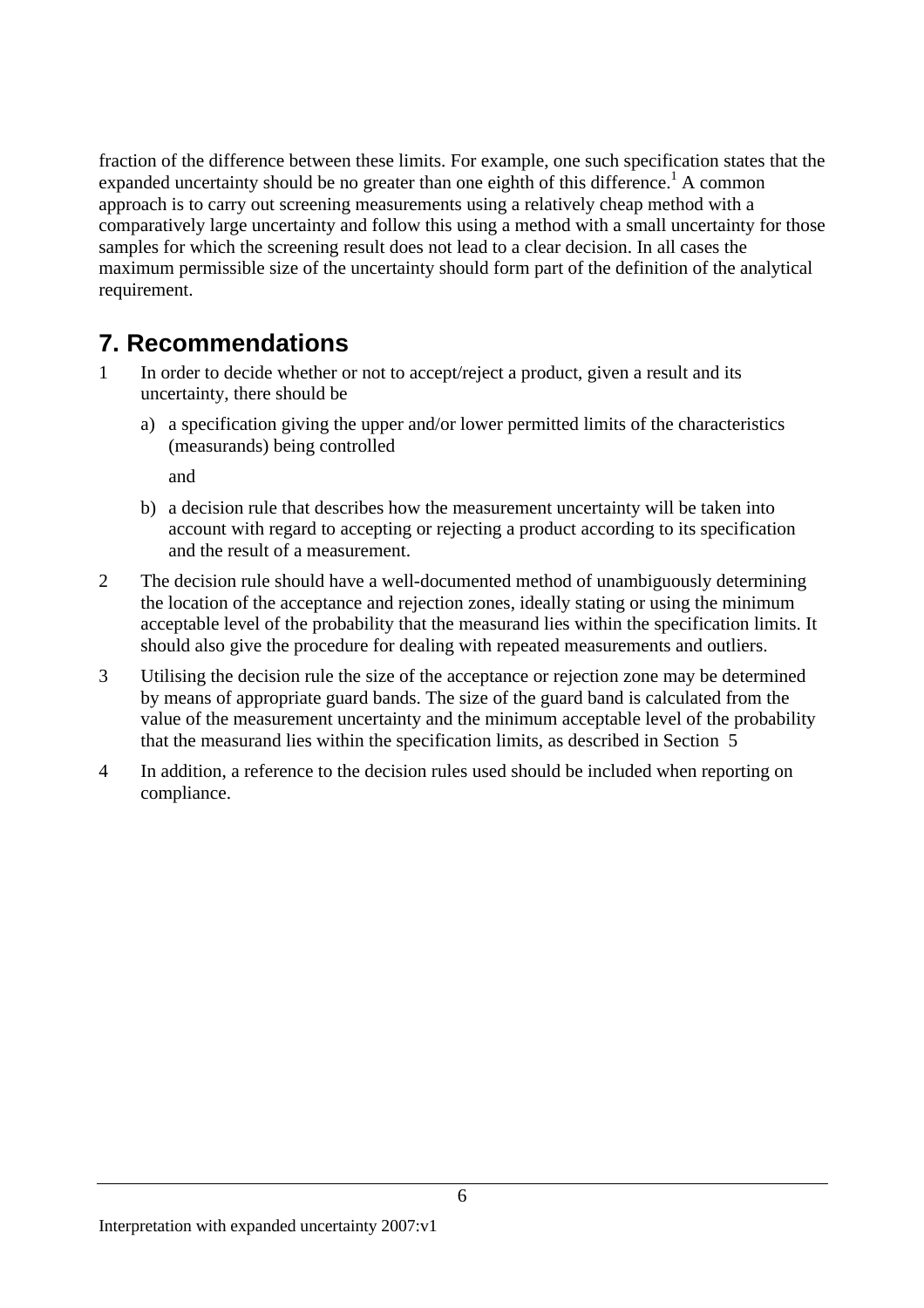# **8. References**

- 1 ASME B89.7.3.1-2001 "Guidelines for Decision Rules: considering Measurement Uncertainty in Determining Conformance with Specifications"
- 2 EURACHEM/CITAC Guide "Quantifying Uncertainty in Analytical Measurement" Second edition (2000). A Williams, S L R Ellison, M Roesslein (eds.) ISBN 0 948926 15 5. Available from the Eurachem Secretariat (see http://www.eurachem.org/)
- 3 ISO/IEC Guide to the Expression of Uncertainty in Measurement, ISO, Geneva, 1993
- 4 EURACHEM/EUROLAB/CITAC/NORDTEST Guide "Estimation of Measurement Uncertainty arising from Sampling". (2007) Available from the Eurachem Secretariat (see http://www.eurachem.org/)
- 5 International Vocabulary of Basic and General Terms in Metrology, ISO, Geneva (1993)
- 6 COMMISSION DECISION of 12 August 2002 implementing Council Directive 96/23/EC concerning the performance of analytical methods and the interpretation of results (2002/657/EC) Article 6
- 7 Annex II.5: Concept Set by Commission Decision 2002/657/Ec Implementing Council Directive 96/23/Ec Concerning the Performance of Analytical Methods and the Interpretation of Results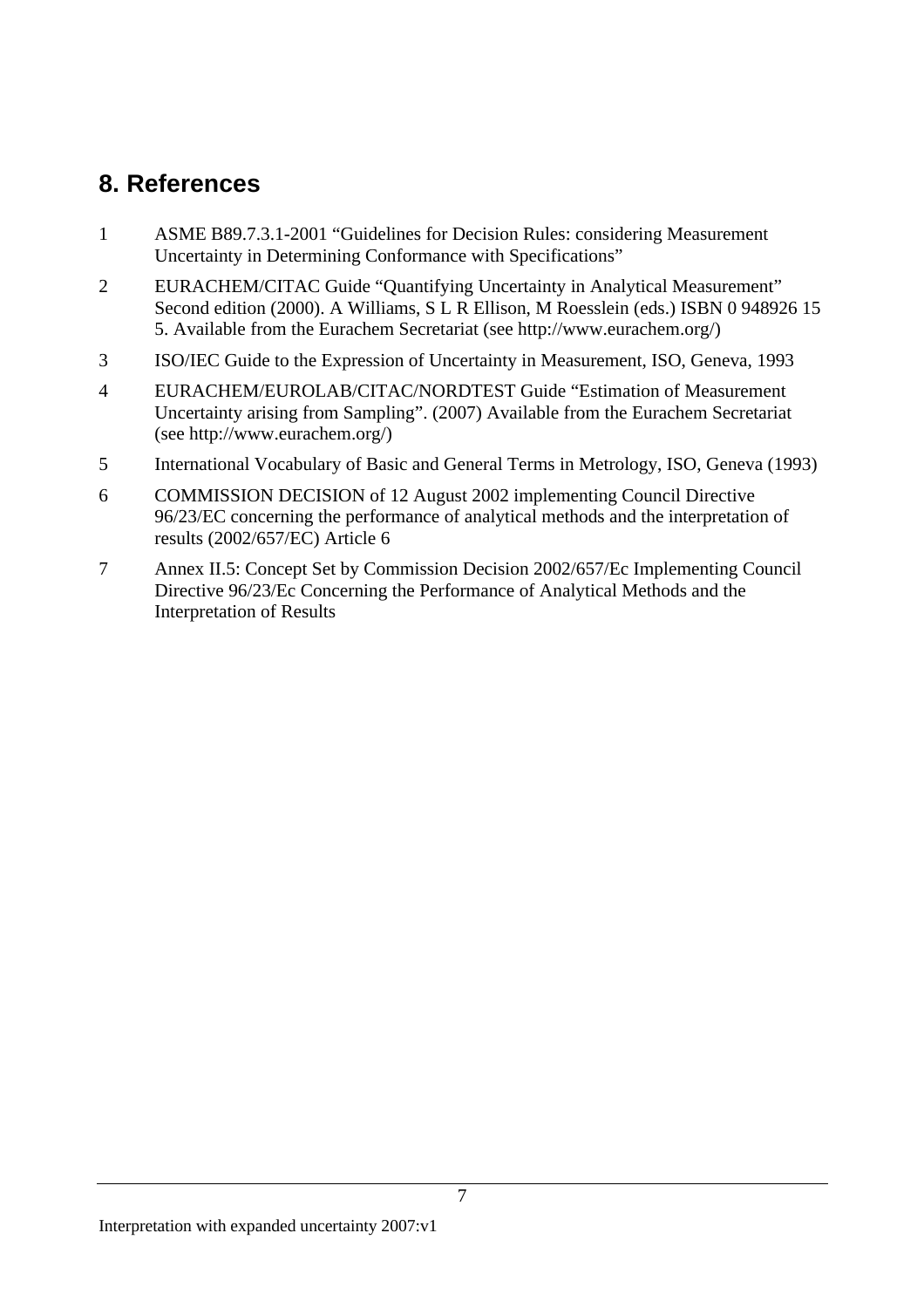## **Appendix A. Determining the size of the Guard Band**

The size of the guard band *g* is chosen to meet the requirements of the decision rule. It depends upon the value of the uncertainty, the minimum acceptable level of the probability *P* that the measurand lies within the specification limits, and the knowledge available about the distribution of the likely values of the measurand. Where there is little detailed knowledge about this distribution the value of *g* will be just *ku,* as in Cases 1, 2, and 3 below. In other cases the value of *g* can be determined from the shape of the distribution and the desired value of *P*, as in Cases 3 and 4.

### **Case 1a: Only standard uncertainty available.**

In this case, the size of the guard band will be *ku* and the value of *k* will either be specified in the decision rule or will be derived from the probability distribution of the values attributed to the measurand, which is usually assumed to be normal. The basis for making this assumption and the conditions under which it might be appropriate are given in Annex G of the GUM. The assumption is based on the use of the Central Limit Theorem and GUM section G 2.3 points out that "…. if the combined standard uncertainty *u* is not dominated by a standard uncertainty component obtained from Type A evaluation based on just a few observations, or by a standard uncertainty component obtained from a Type B evaluation based on a rectangular distribution, a reasonable first approximation to calculating the expanded uncertainty *U* that provides an interval with a level of confidence  $P$  is to use for  $k$  the value from the normal distribution"

In many cases, current practice is to use  $k = 2$ . On the assumption that the distribution is approximately normal, this gives the level of confidence of approximately 95% that, for an observed value *x*, the value of the measurand lies in the interval  $x \pm 2u$ . On this basis the probability that the value of the measurand is less than  $x + 2u$  is approximately 97.5%.

In the commonly encountered case of requiring proof of compliance with an upper limit, as shown in Figure 2a,) taking  $k = 2$  and requiring proof of clear non-compliance (case i) in Figure 1) is equivalent to setting a guard band  $g = +2u$ . If the observed value exceeds the limit by more than *g* then the value of the measurand is above the limit with at least 97.5% confidence. This will therefore result in fewer false non-compliance decisions than decisions based on one-tailed significance tests at 95% confidence (i.e. with *k*=1.65).

If it is important to implement decisions at other levels of confidence, or with modest degrees of freedom, then a value of *k* may be obtained from tables for the normal or (for modest degrees of freedom) *t* distributions at the appropriate level of confidence.

However in the GUM, section G 1.2, it is pointed out that since the value of *U* is at best only approximate, it is normally unwise to try to distinguish between closely similar levels of confidence (say a 94% and a 96% level of confidence). In addition, the GUM indicates that obtaining intervals with levels of confidence of 99% or greater is especially difficult.

### **Case 1b: Only expanded uncertainty available, with a stated coverage factor k.**

Divide *U* by the given value of *k* and determine the value of the guard band using the revised value of *k* appropriate to the application as in case 1a.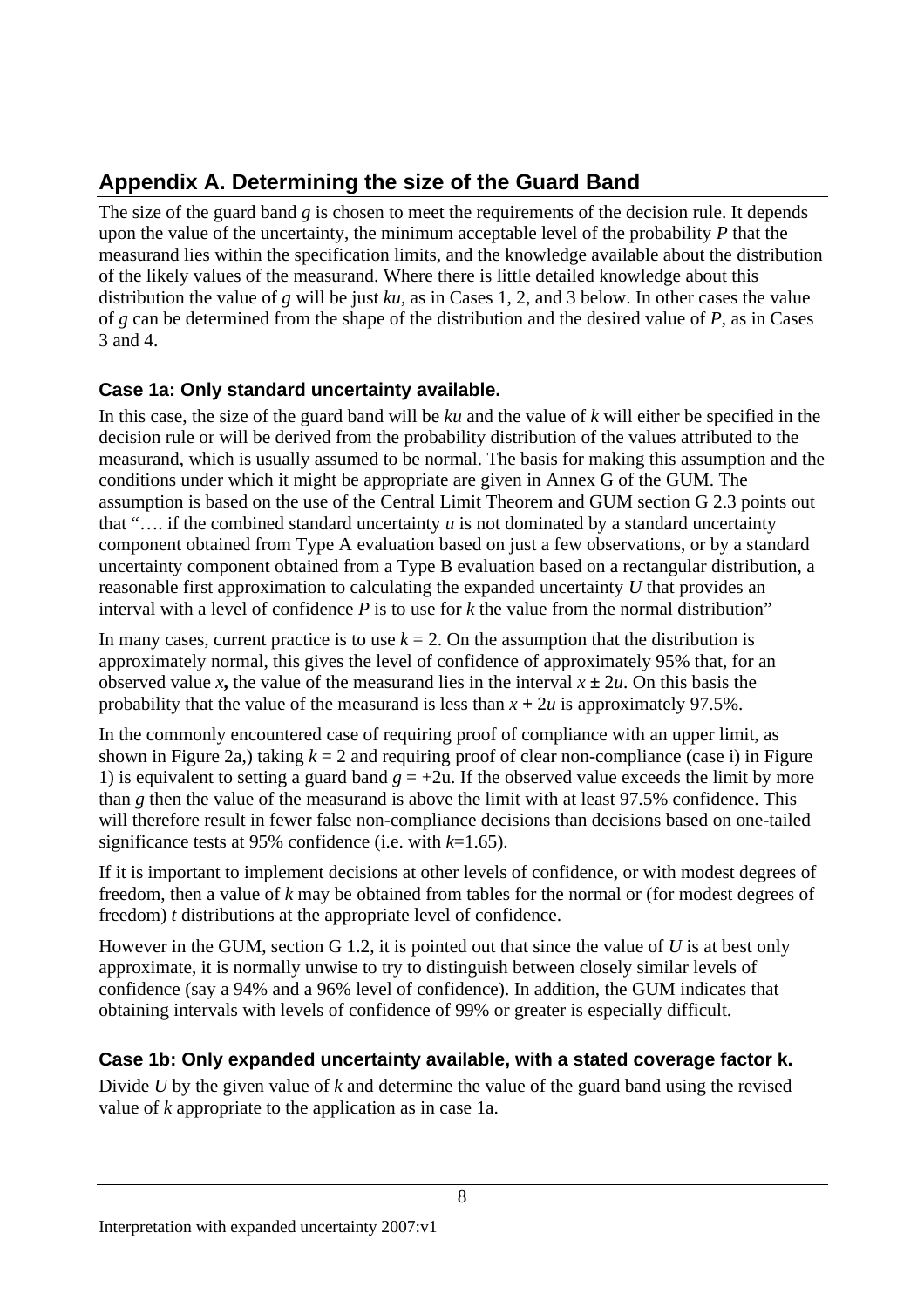#### **Case 2: Standard uncertainty available together with effective degrees of freedom**  $(\mathbf{n}_{\text{eff}})$

In this case it is accepted practice to assume that the values that could be attributed to the measurand follow the "*t*" distribution with  $v_{\text{eff}}$  degrees of freedom and use  $t_{95}$  or  $t(P)$  as the value of *k*. This is discussed in more detail in GUM, sections G3 & G4.

Note: An alternative approach, which avoids the problems with the use of effective number of degrees of freedom, has been proposed by Williams<sup>1</sup> and by Kacker and Jones<sup>2</sup>.

#### **Case 3: Individual components and distributions available**

This case is dealt with in GUM Section G 1.4. This states that if the probability distributions of the input variables are known and the value of the measurand is linearly related to these input quantities, then the probability distribution of the values attributed to the measurand can be calculated by convolution of these distributions.

The size of the guard band can then be calculated directly from distribution of the values attributed to the measurand.

Note: The GUM also states that such an approach is rarely if ever implemented. Since the publication of the GUM, however, substantial work has been done on combination of uncertainties using simulation (Monte Carlo methods).3 These methods are intended to provide a direct estimate of the probability distribution of the values attributable to the measurand, which can be used to implement the decision rule. It is widely accepted that, properly implemented, these methods provide viable alternatives to rigorous application of the law of propagation of uncertainty

### **Case 4: Asymmetric distributions**

The case where an input quantity is distributed asymmetrically is covered in general terms in section G 5.3 of GUM. It points out that "this does not affect the calculation of *u* but may affect the calculation of *U*".

In more general terms, there are three important situations where asymmetric confidence intervals are necessary for decision taking:

- 1. When the (assumed) distribution of the measurand  $x$  is inherently asymmetric (such as the Poisson distribution with low degrees of freedom).
- 2. When the measured response  $x$  is close to a physical constraint (e.g. observed concentrations close to zero).
- 3. When the uncertainty associated with the result depends strongly upon the value of the measurand.

The first situation is known from, for example, radioactivity measurements with a small number of detected events. The second situation is known from measurements close to a limit of detection or determination, or when the definition of a variable is limited to a specific interval; here, symmetric intervals may imply unfeasible values of the measurand, dictating alternative expression of uncertainty.<sup>4</sup> Examples of such variables are mass and amount–of–substance fractions. The third commonly occurs when the uncertainty is proportional to the analyte concentration. This can lead to considerable asymmetry in the distribution of values attributable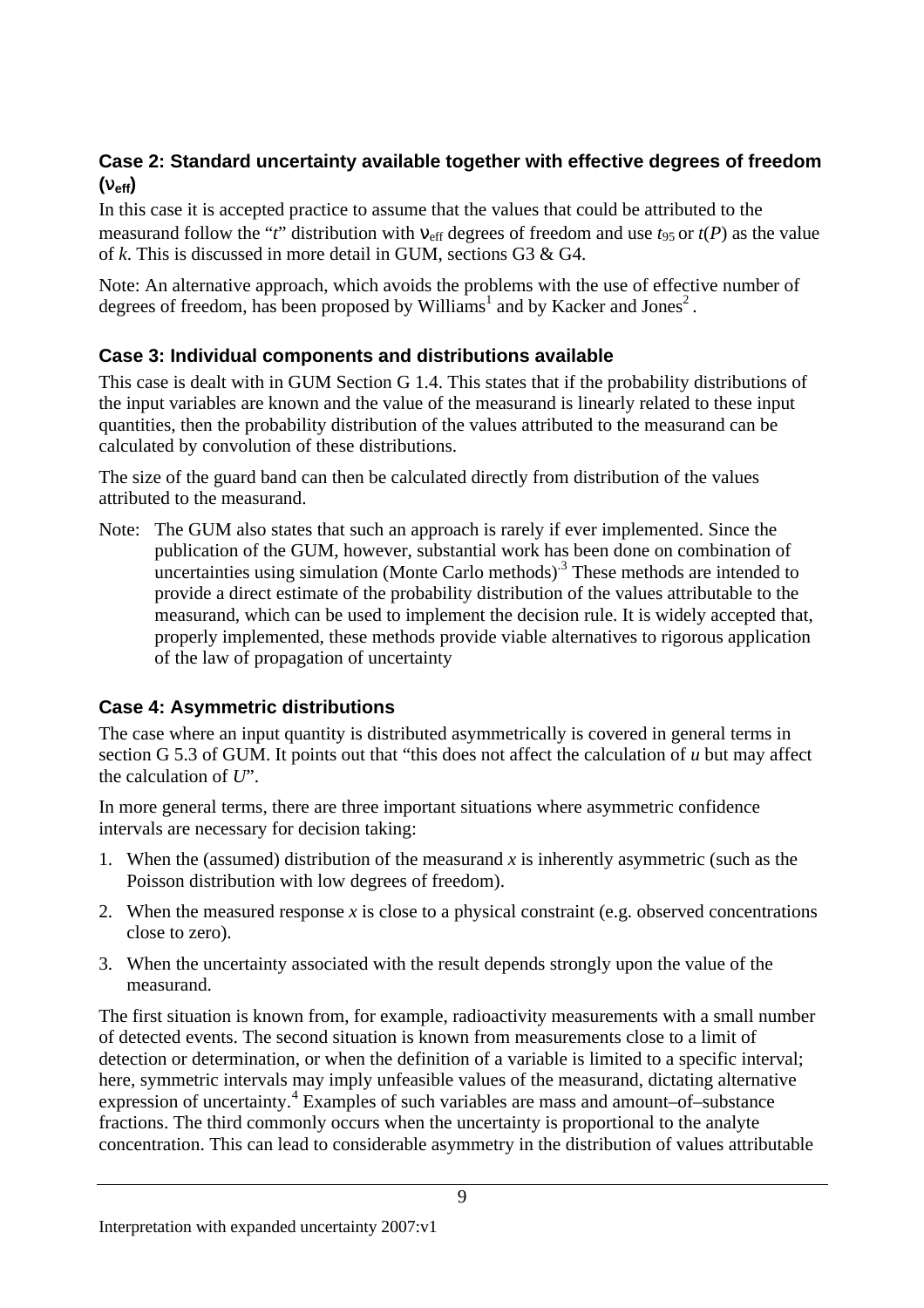to the measurand if the uncertainty is large compared to the value of the measurand (i.e. to the analyte concentration).

Considerable care is needed in designing the decision rule when the uncertainty *u* is proportional to the value of the measurand, as consideration of the following three decision rules and schematic illustrations will show.

#### **Figure A-1: Different decision rules with uncertainty dependent on the value of the measurand**



Note 1: The "Result *x*" for rules 2 and 3 is shown at the highest acceptable value deduced by applying the particular decision rule.

Note 2: The distribution shown is the probability density function for the values attributable to the measurand on the basis of the observed value *x*.

The value of *ka* for decision rule 1 above depends on the Probability Density Function (PDF) of the observed value *x* for an assumed value of the measurand, which for the purpose of this discussion will be taken to be normal with a mean value L and a standard deviation  $u<sub>L</sub>$ . The value of *ka* for decision rule 2 depends on the PDF for the value of the measurand for the observed value *x*. For the purpose of this discussion this will be assumed to be normal with a mean value *x* and a standard deviation  $u_x$ . This corresponds to the usual way in which this decision rule is used. The validity of this assumption is discussed below. To determine the guard band *g3* for decision rule 3 the PDF for the likely values of the measurand needs to be known. This can be derived using Bayes theorem and it can be shown that even for a normal distribution of the observed values of *x*, the distribution of values attributable to the measurand is asymmetric when the uncertainty depends on the value of the measurand. It can also be shown that decision rules  $1 \&$ 3 give essentially the same values for the guard band for values of the relative uncertainty of up to about 0.3 and for values of **a** of 0.05 & 0.01, whereas decision rule 2 for  $u_{rel} = 0.3$  and **a** of 0.05 (that is, for  $k_a = 1.65$ ) gives a guard band that is twice that for decision rule 1 and 3.3 times larger for a probability *a* of 0.01.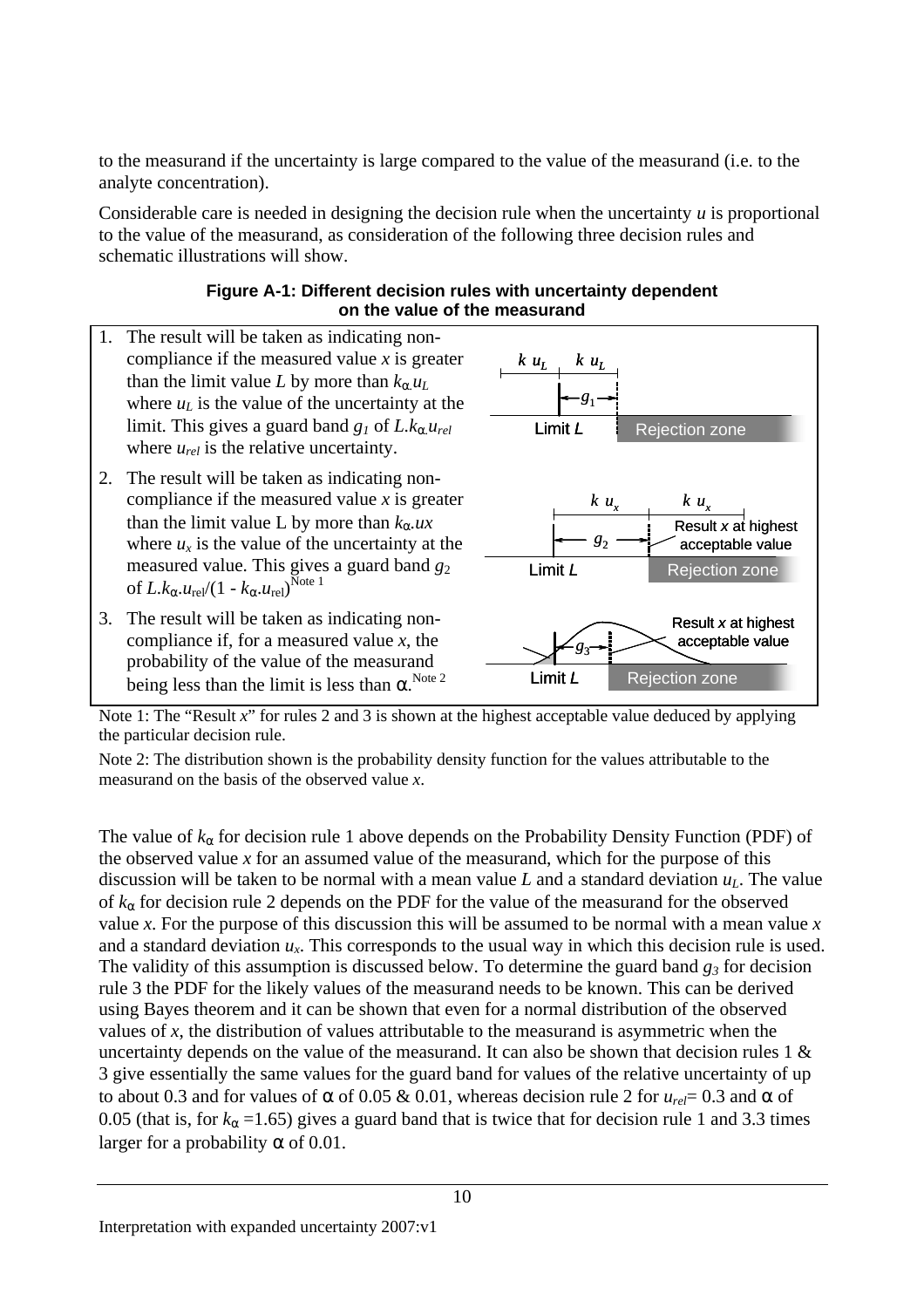A detailed comparison of the result of using these decision rules is shown in Figure A-2 for  $u_{rel} = 0.2$  and  $\boldsymbol{a} = 0.05$ . It shows the PDFs for decision rules 1 and 3 for an observed value equal to limit plus the guard band. In order to compare the results for decision rules 1 and 3, the PDF for decision rule 1 (labelled  $dP_1/dx$  in the Figure) has been centred on the observed value, using the uncertainty at the limit. The probability that the value of the measurand is below the limit is the same as the probability of observing a value greater than  $L + k_a u_L$ , when the value of the measurand is at the limit (that is, as for decision rule 1).

It can be seen that although the distribution of the values attributable to the measurand as calculated for decision rule 3 (shown as  $dP_3/da$  in the Figure) is asymmetric, the distributions for decision rules 1 & 3 follow each other closely for values up to the limit. Since decision rule 1 is much simpler, in practice, it would be much more convenient to use decision rule 1. This also has the advantage that this decision rule also applies if the uncertainty does not vary with the concentration. For decision rule 2, with a value of  $k_a = 1.65$  and an observed value equal to  $L + g<sub>2</sub>$ , the probability that the value of the measurand is below the limit would be significantly less than 5%. This arises because the assumption that the PDF of the values of the measurand for an observed value  $x$  is normal is not valid when the uncertainty depends on the value of the measurand. The distribution is then asymmetric and this asymmetric distribution would have to be used to give the correct value of *ka*. However, all of the three decision rules give equal guard bands when the uncertainty does not vary with the concentration.



11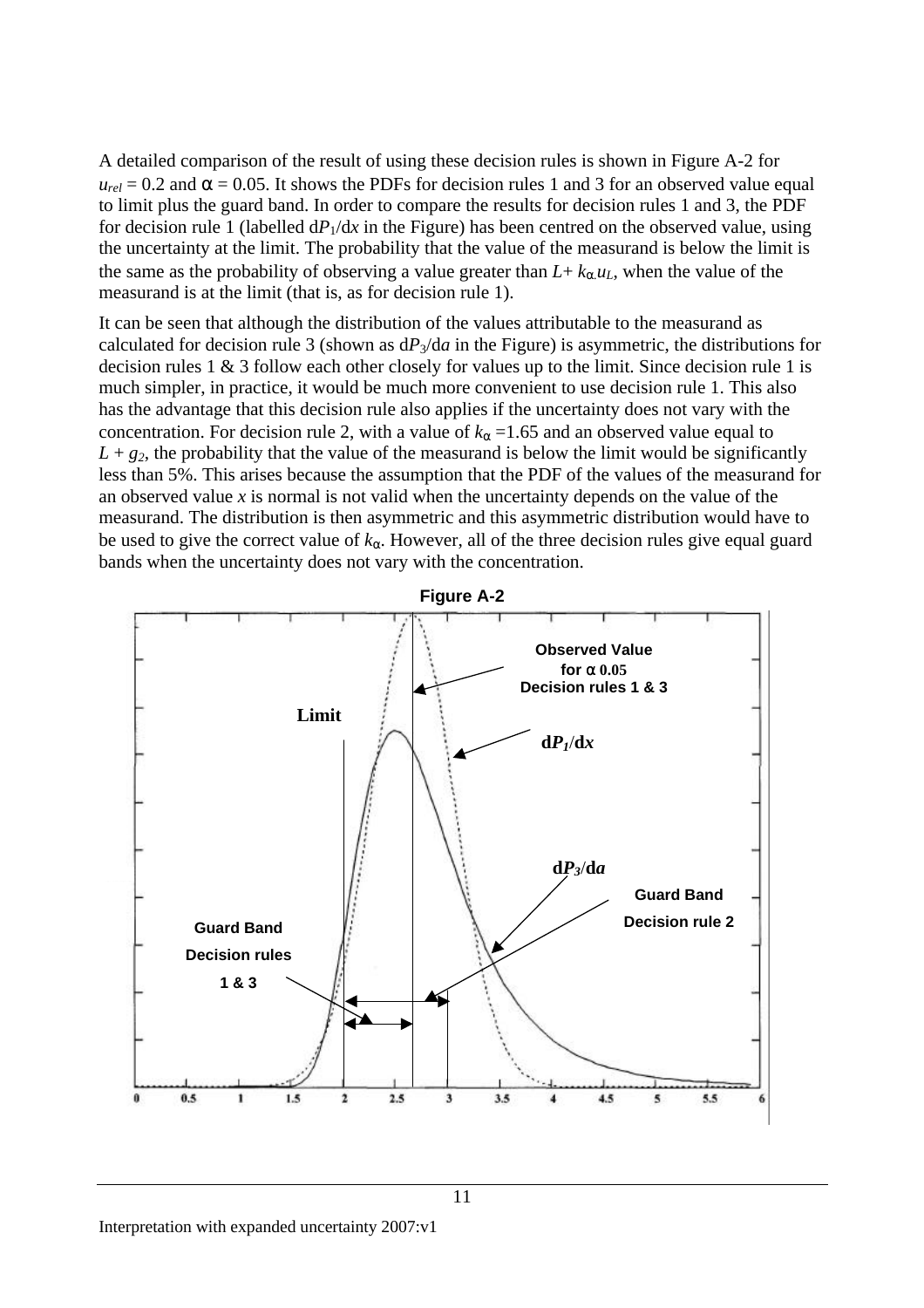To take a particular example, the report "On The Relationship Between Analytical Results, Measurement Uncertainty, Recovery Factors And The Provisions Of EU Food And Feed Legislation, With Particular Reference To Community Legislation Concerning...."<sup>5</sup> recommends that

"In practice, when considering a maximum value in legislation, the analyst will determine the analytical level and estimate the measurement uncertainty at that level. The value obtained by subtracting the uncertainty from the reported concentration, is used to assess compliance. Only if that value is greater than the maximum level in the legislation is it certain "beyond reasonable doubt" that the sample concentration of the analyte is greater than that required by the legislation."

This is similar to decision rule 2 above, since it uses the uncertainty at the measured value. The use of these two different rules (1 and 2) has led to much controversy in drug control in sport, where a 30% relative uncertainty is common. With a 30% relative uncertainty, for  $\alpha = 0.01$  the guard band for decision rule 2 is 3.3 times the guard band for decision rule 1. Thus although both decision rules are clear and unambiguous, decision rule 2 requires larger observed values for non-compliance than may be appropriate. This is because the distribution of the values attributable to the measurand is asymmetric, with larger values of the measurand being more probable than for the symmetric case. Decision rule 2 does not take this asymmetry into account correctly.

#### **References for Appendix A**

- 1 A Williams. *An alternative to the effective number of degrees of freedom*. Accreditation and Quality Assurance (1999) 4:14 - 17
- 2 R Kacker and A Jones. *On use of Bayesian statistics to make the Guide to the Expression of Uncertainty in Measurement consistent*. Metrologia (2003) 40:235-248
- 3 JCGM WG1 GUM, Supplement 1: "Numerical methods for the Propagation of Distributions".
- 4 S Cowen, S L R Ellison. *Reporting measurement uncertainty and coverage intervals near natural limits*. Analyst (2006) 131:710–717
- 5 *Report On The Relationship Between Analytical Results, Measurement Uncertainty, Recovery Factors And The Provisions Of EU Food And Feed Legislation* …… www. europa.eu.int/comm/food/food/chemicalsafety/contaminants/reportsampling\_analysis\_2004\_en.pdf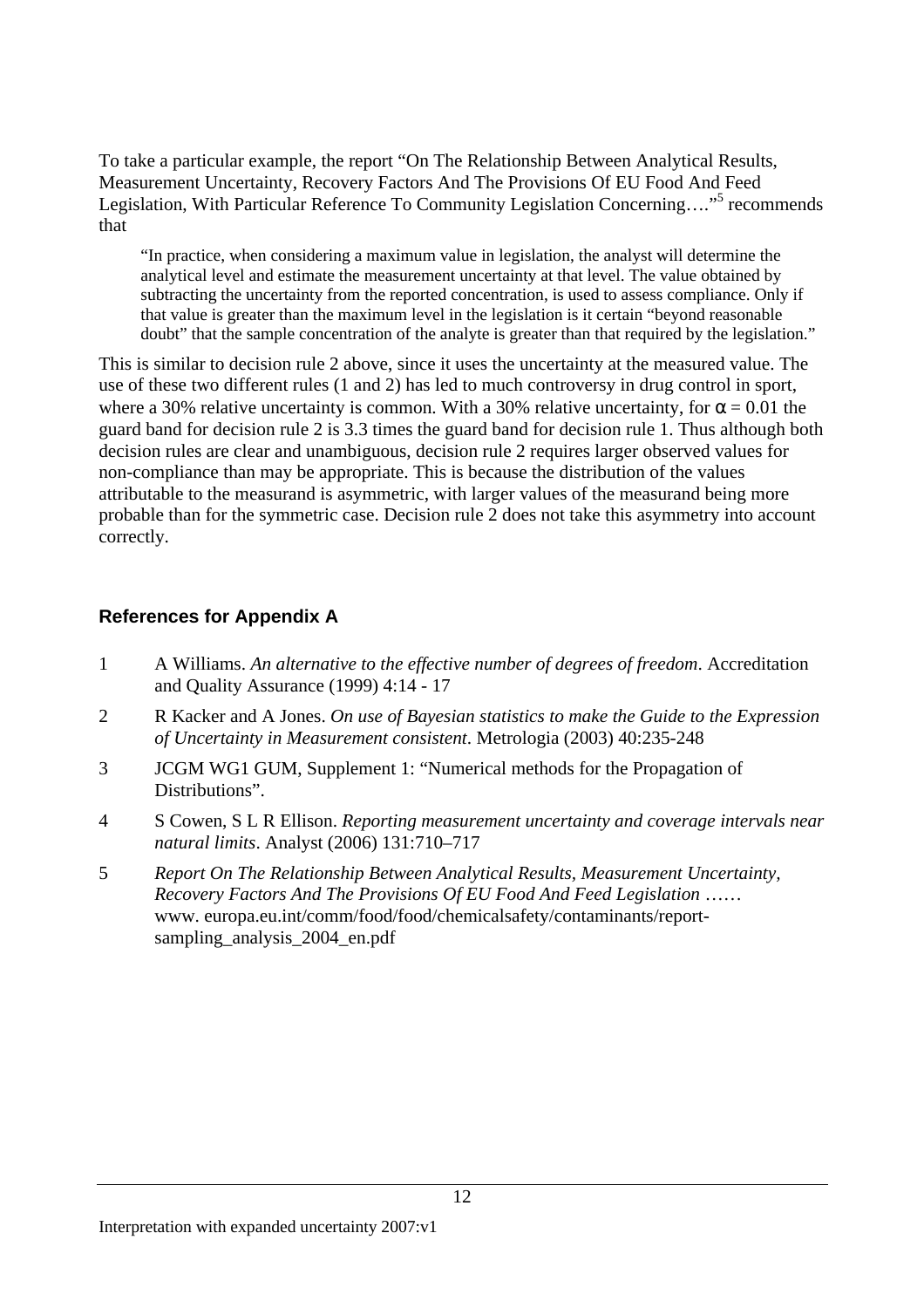### **Appendix B. Examples**

#### **Example 1. Implementation of a decision rule covered by Case 2 in Appendix A.**

A result of a measurement of the concentration of an analyte gives a result of 205.4 ng/g with a standard uncertainty *u*=2.2 based on ν **=**8 effective number degrees of freedom. There is no dominant uncertainty component and it can be assumed that the values attributable to the measurand follow the *t*-distribution. This result is to be used to judge compliance with the following decision rule in the regulation.

The decision rule states that

"The batch will be considered to be non-compliant if the probability of the value of the concentration being greater than 200 ng/g exceeds 95%".

The **single sided** value of *t* for a 95% level of probability and for 8 degrees of freedom is 1.86. Thus this decision rule sets the rejection zone for assessing this result as starting at 200+4.1. The result lies in the rejection zone and hence on the basis of this result the batch would be rejected.

#### **Example 2. Implementation of a decision rule covered by Case 4 in Appendix A.**

Case 4 deals with the situation where the uncertainty is proportional to the value of the measurand, for example in the analysis for the control of illegal substances in sport as discussed by Van Eenoo et al  $1$  and by King<sup>2</sup>. A suitable decision rule would be

"The concentration of the illegal substance will be deemed to be above the limit if on the basis of the analytical result and its uncertainty the probability that concentration is greater than the limit is 99% or greater"

This is the same as the decision rule 3 in Appendix A, Case 4, with  $\alpha$ =0.01. As is shown in Case 4, decision rules 1 and 3 are effectively equivalent and thus the appropriate guard band will be *L.k<sup>a</sup>.urel.*

The limit *L* for 19-norandrosterone (males) is 2ng/ml. In reference 11 it is shown that it reasonable to assume that for analysis of this substance, the relative uncertainty is in the range 23-29%. Taking  $u_{rel} = 25\%$  and assuming a normal distribution then  $k_a = 2.33$  and the guard band is 1.2ng/ml. Thus a measurement result of greater than 3.2ng/ml would be deemed to be over the limit.

### **References for Appendix B**

- 1 P Van Eenoo & F T Delbeke. *Reply to "Measurement uncertainty and doping control in sport" by A. van der Veen*, Accred Qual Assur (2003) 8:334–339
- 2 B King Measurement uncertainty in sports drug testing Accred Qual Assur (2004) 9:369– 373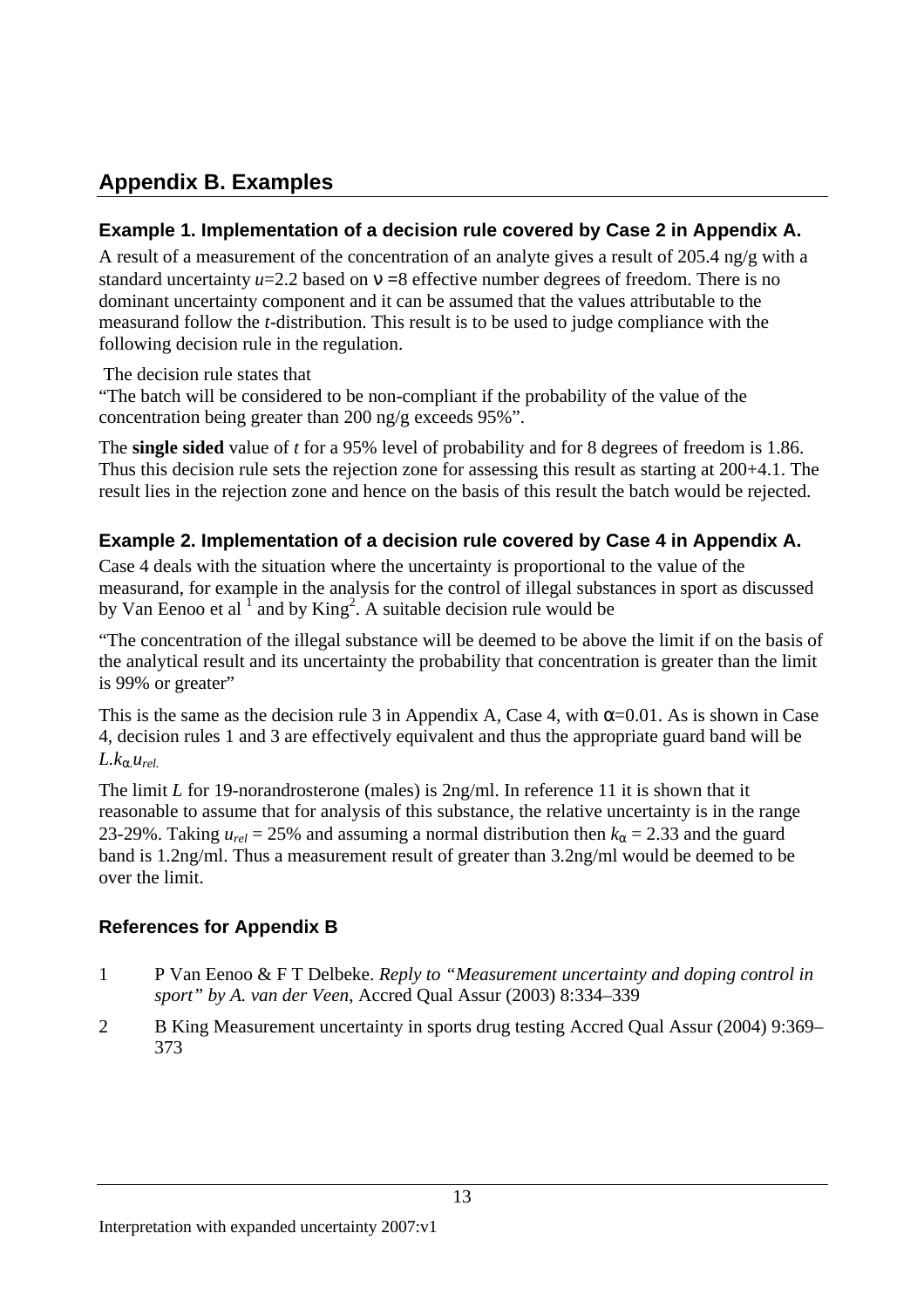### **Appendix C: Definitions**

The following definitions are taken from the International Vocabulary of Basic and General Terms in Metrology (1993 edition) or the ISO/IEC Guide to the Expression of Uncertainty in Measurement

*measurand:* particular quantity subject to measurement.

*expanded uncertainty:* quantity defining an interval about the result of a measurement that may be expected to encompass a large fraction of the distribution of values that could reasonably be attributed to the measurand. See GUM, 2.3.5.

The following additional definitions and notes follow those of ASME B89.7.3.1-2001, though cross-references to specific sections of that document have been removed.

*decision rule:* a documented rule that describes how measurement uncertainty will be allocated with regard to accepting or rejecting a product according to its specification and the result of a measurement.

*acceptance zone:* the set of values of a characteristic, for a specified measurement process and decision rule, that results in product acceptance when a measurement result is within this zone.

*rejection zone:* the set of values of a characteristic, for a specified measurement process and decision rule, that results in product rejection when a measurement result is within this zone.<sup>3</sup>

*guard band:* the magnitude of the offset from the specification limit to the acceptance or rejection zone boundary

Notes:

- *1) The specification of a measurand may require statements about such quantities as time, temperature, and pressure.*
- *2) When claiming product acceptance, it is important to state the decision rule; e.g., "acceptance using the XX rule."*
- *3) When claiming product rejection, it is important to state the decision rule; e.g., "rejection using the XX rule."*
- *4) The symbol g is deliberately used for the guard band, instead of the symbol U employed in ISO 14253-1 since U is reserved for the expanded uncertainty which is associated with a measurement result and hence it is confusing to attach U to a specification limit. The evaluation of U is a technical issue, while the evaluation of g is a business decision.*
- *5) The guard band is usually expressed as a percentage of the expanded uncertainty, i.e., a 100% guard band has the magnitude of the expanded uncertainty U*
- *6) Two-sided guard banding occurs when a guard band is applied to both the upper and lower specification limits. (In some exceptional situations the guard band applied within the specification zone, glu could be different at the upper specification limit and at the lower specification limit. This would reflect a different risk assessment associated with an upper or lower out-of-specification condition depending on whether the characteristic was larger or smaller than allowed by the specification zone.) If both the upper and lower guard bands are the same size then this is called symmetric two-sided guard banding.*